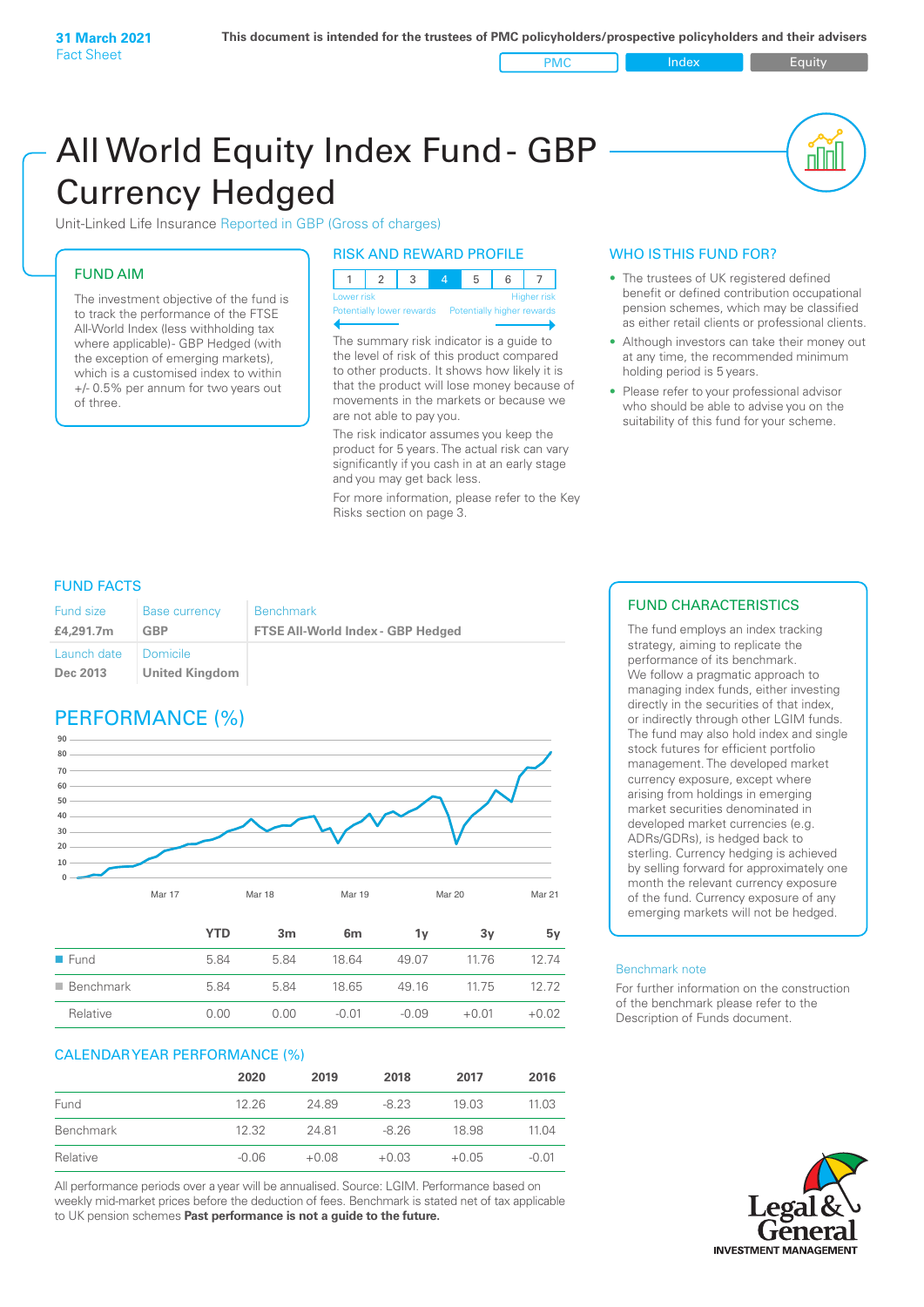# All World Equity Index Fund - GBP Currency Hedged

Unit-Linked Life Insurance Reported in GBP (Gross of charges)

# PORTFOLIO BREAKDOWN

All data source LGIM unless otherwise stated. Totals may not sum due to rounding. In order to minimise transaction costs, the Fund will not always own all the assets that constitute the index and on occasion it will own assets that are not in the index. The number of fund holdings can differ from the index due to corporate events and proxy holdings.



# SECTOR (%)

| ■ Technology               | 22.0 |
|----------------------------|------|
| Consumer Discretionary     | 15.8 |
| $\blacksquare$ Financials  | 14.3 |
| $\blacksquare$ Industrials | 13.6 |
| ■ Health Care              | 11.0 |
| ■ Consumer Staples         | 6.3  |
| ■ Basic Materials          | 41   |
| ■ Energy                   | 3.6  |
| ■ Telecommunications       | 3.5  |
| $\blacksquare$ Other       | 5.8  |
|                            |      |

# MARKET CAPITALISATION (%) TOP 10 HOLDINGS (%)

| ■ Large            | 81.3 |
|--------------------|------|
| $\blacksquare$ Mid | 18.7 |



Rest of portfolio 85.9%

| Apple Inc                          | 3.1            |
|------------------------------------|----------------|
| Microsoft Corp                     | 28             |
| Amazon Com Inc.                    | 21             |
| Facebook                           | 11             |
| Alphabet CI A                      | 1 <sub>0</sub> |
| Alphabet CI C                      | 1 <sub>0</sub> |
| Tesla Inc                          | 0 S            |
| Taiwan Semiconductor Manufacturing | 0 S            |
| JPMorgan Chase & Co                | 0.7            |
| <b>Tencent Holdings Ltd</b>        |                |

# REGION (%)

| North America                 | 59.1 |
|-------------------------------|------|
| Europe (ex UK)                | 12.9 |
| <b>World Emerging Markets</b> | 11.3 |
| Japan                         | 72   |
| Asia Pac ex Japan Dev         | 5.3  |
| UK (World)                    | 41   |
| Middle East/Africa Dev        | 01   |
|                               |      |



The Index Fund Management team comprises 25 fund managers, supported by two analysts. Management oversight is provided by the Global Head of Index Funds. The team has average industry experience of 15 years, of which seven years has been at LGIM, and is focused on achieving the equally important objectives of close tracking and maximising returns.